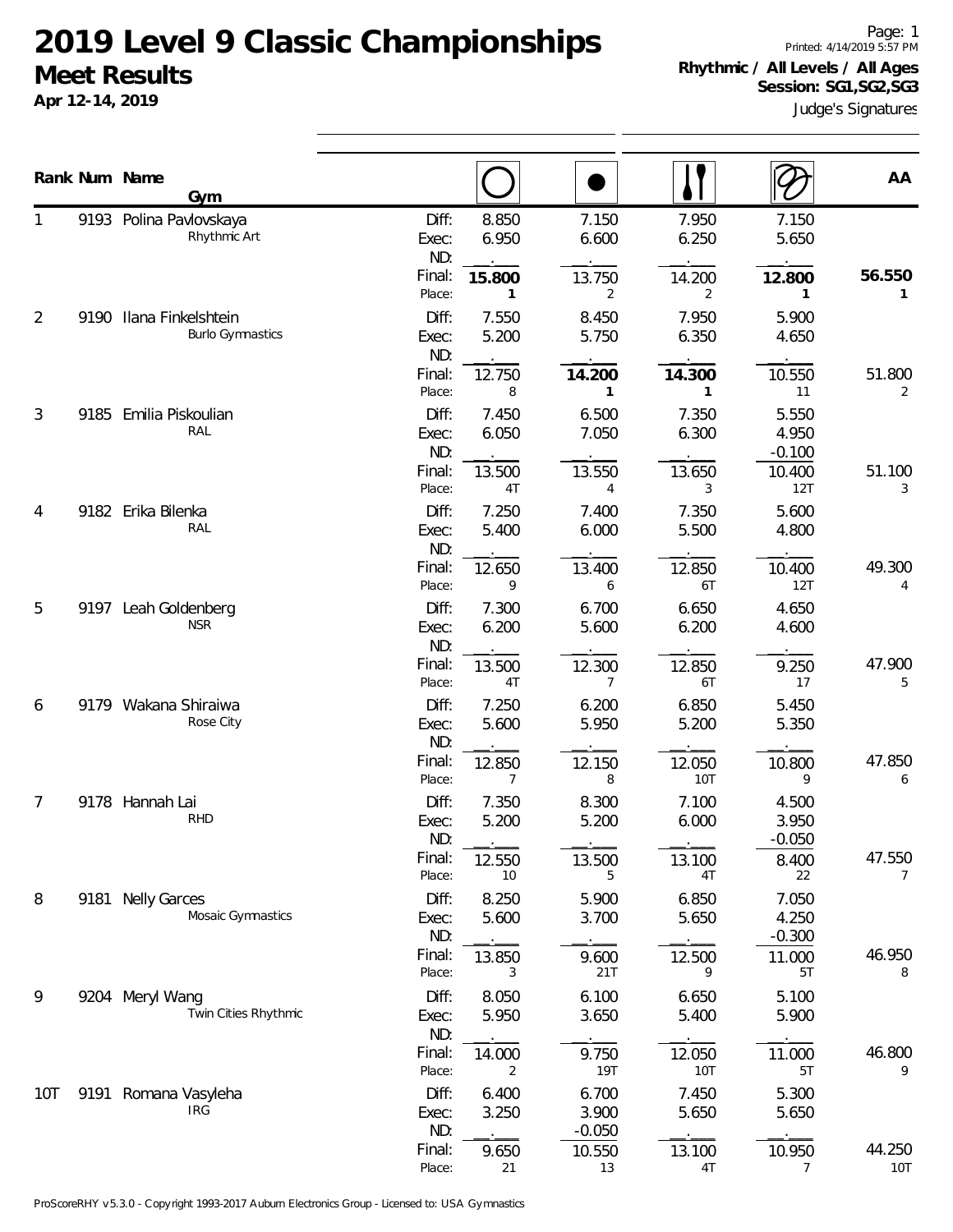**Apr 12-14, 2019**

Page: 2 Printed: 4/14/2019 5:57 PM **Rhythmic / All Levels / All Ages Session: SG1,SG2,SG3**

|            |      | Rank Num Name<br>Gym                         |                                 |                            |                            |                |                            | AA                   |
|------------|------|----------------------------------------------|---------------------------------|----------------------------|----------------------------|----------------|----------------------------|----------------------|
| 10T        |      | 9202 Mina Bourabah<br>Tampa Bay Rhythmics    | Diff:<br>Exec:<br>ND:<br>Final: | 5.950<br>4.850             | 6.350<br>3.450<br>$-0.050$ | 6.900<br>5.100 | 6.500<br>5.200             | 44.250               |
|            |      |                                              | Place:                          | 10.800<br>15               | 9.750<br><b>19T</b>        | 12.000<br>12   | 11.700<br>3                | 10T                  |
| 12         |      | 9180 Katherine Wang<br><b>DIA</b>            | Diff:<br>Exec:<br>ND:           | 6.900<br>4.750             | 5.800<br>4.500             | 6.950<br>3.950 | 7.100<br>4.050             |                      |
|            |      |                                              | Final:<br>Place:                | 11.650<br>13               | 10.300<br>14               | 10.900<br>15   | 11.150<br>4                | 44.000<br>12         |
| 13         |      | 9189 Aileen Atkin<br><b>MPNYC</b>            | Diff:<br>Exec:<br>ND:           | 8.250<br>5.000             | 6.750<br>3.300             | 6.450<br>5.450 | 4.650<br>4.350<br>$-0.500$ |                      |
|            |      |                                              | Final:<br>Place:                | 13.250<br>6                | 10.050<br>16               | 11.900<br>13   | 8.500<br>21                | 43.700<br>13         |
| 14         |      | 9196 Malia Jue<br>DIA                        | Diff:<br>Exec:<br>ND:           | 6.850<br>5.550             | 6.550<br>5.150<br>$-0.050$ | 5.600<br>3.150 | 6.150<br>4.450             |                      |
|            |      |                                              | Final:<br>Place:                | 12.400<br>11               | 11.650<br>10               | 8.750<br>27    | 10.600<br>10               | 43.400<br>14         |
| 15         | 9203 | Daria Seminario<br>Mosaic Gymnastics         | Diff:<br>Exec:<br>ND:           | 6.750<br>5.500             | 5.300<br>3.600             | 5.500<br>4.850 | 6.800<br>5.050             |                      |
|            |      |                                              | Final:<br>Place:                | 12.250<br>12               | 8.900<br>26                | 10.350<br>18   | 11.850<br>2                | 43.350<br>15         |
| 16         |      | 9216 Asca Akiyama<br>Empire Rhythmic Gym     | Diff:<br>Exec:<br>ND:           | 5.500<br>4.800<br>$-0.600$ | 5.750<br>5.250             | 5.500<br>4.900 | 5.800<br>5.050             |                      |
|            |      |                                              | Final:<br>Place:                | 9.700<br>20                | 11.000<br>11               | 10.400<br>17   | 10.850<br>8                | 41.950<br>16         |
| 17         | 9187 | Shany Kovalsky<br><b>NWR</b>                 | Diff:<br>Exec:<br>ND:           | 5.800<br>4.650             | 5.900<br>3.500             | 6.700<br>6.100 | 5.400<br>2.600             |                      |
|            |      |                                              | Final:<br>Place:                | 10.450<br>17               | 9.400<br>23                | 12.800<br>8    | 8.000<br>24                | 40.650<br>17         |
| <b>18T</b> |      | 9192 Alexandra Liang<br>North-East Rhythmics | Diff:<br>Exec:<br>ND:           | 5.200<br>3.650<br>$-0.300$ | 7.450<br>6.200             | 5.700<br>4.900 | 3.200<br>4.600             |                      |
|            |      |                                              | Final:<br>Place:                | 8.550<br>29T               | 13.650<br>3                | 10.600<br>16   | 7.800<br>25                | 40.600<br><b>18T</b> |
| <b>18T</b> |      | 9208 Angie Astakhova<br>Evergreen Rhythmics  | Diff:<br>Exec:<br>ND:           | 5.750<br>4.450             | 5.300<br>4.700             | 6.700<br>4.650 | 5.000<br>4.150<br>$-0.100$ |                      |
|            |      |                                              | Final:<br>Place:                | 10.200<br>19               | 10.000<br>17T              | 11.350<br>$14$ | 9.050<br>19                | 40.600<br>18T        |
| 20         |      | 9205 Allena Shustikoff<br>Cap                | Diff:<br>Exec:<br>ND:           | 5.950<br>4.600<br>$-0.300$ | 6.650<br>5.450             | 5.400<br>2.700 | 5.350<br>4.700             |                      |
|            |      |                                              | Final:<br>Place:                | 10.250<br>18               | 12.100<br>9                | 8.100<br>29    | 10.050<br>14               | 40.500<br>20         |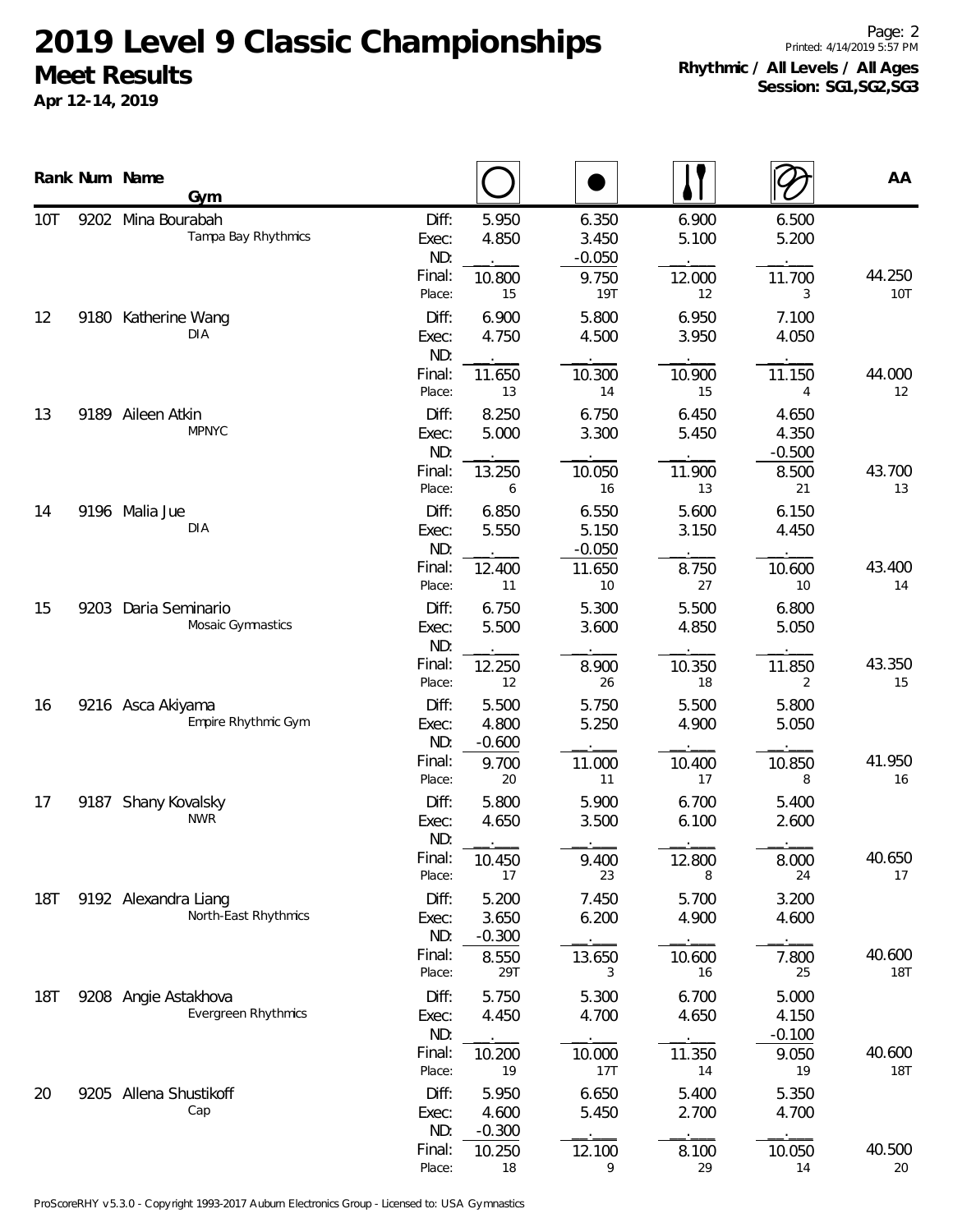**Apr 12-14, 2019**

Page: 3 Printed: 4/14/2019 5:57 PM **Rhythmic / All Levels / All Ages Session: SG1,SG2,SG3**

|    | Rank Num Name | Gym                                          |                                           |                                   |                                            |                                |                                           | AA           |
|----|---------------|----------------------------------------------|-------------------------------------------|-----------------------------------|--------------------------------------------|--------------------------------|-------------------------------------------|--------------|
| 21 |               | 9217 Amelia Spata<br><b>Center Rhythmics</b> | Diff:<br>Exec:<br>ND:<br>Final:<br>Place: | 5.900<br>4.800<br>10.700<br>16    | 5.600<br>4.050<br>$-0.050$<br>9.600<br>21T | 5.450<br>4.550<br>10.000<br>20 | 4.900<br>4.350<br>$-0.100$<br>9.150<br>18 | 39.450<br>21 |
| 22 |               | 9207 Trisha Trinh<br>Twin Cities Rhythmic    | Diff:<br>Exec:<br>ND:                     | 6.250<br>5.150                    | 4.750<br>3.550                             | 5.600<br>3.600                 | 5.350<br>4.400                            |              |
| 23 | 9213          | Polina Cherepanova                           | Final:<br>Place:<br>Diff:                 | 11.400<br>14<br>5.450             | 8.300<br>28<br>6.400                       | 9.200<br>24<br>5.600           | 9.750<br>15<br>1.750                      | 38.650<br>22 |
|    |               | <b>NSR</b>                                   | Exec:<br>ND:<br>Final:<br>Place:          | 4.200<br>$-0.300$<br>9.350<br>26T | 3.700<br>10.100<br>15                      | 4.650<br>10.250<br>19          | 4.050<br>5.800<br>34                      | 35.500<br>23 |
| 24 |               | 9183 Sumin Choi<br>Elegance Gymnastics       | Diff:<br>Exec:<br>ND:<br>Final:           | 5.100<br>4.400<br>9.500           | 6.200<br>4.550<br>$-0.050$<br>10.700       | 4.900<br>4.200<br>9.100        | 3.100<br>2.450<br>5.550                   | 34.850       |
| 25 |               | 9214 Arevik Nazloyan<br>DIA                  | Place:<br>Diff:<br>Exec:<br>ND:           | 23<br>6.600<br>2.800              | 12<br>5.950<br>3.100                       | 25<br>5.450<br>3.850           | 36<br>3.550<br>3.300                      | 24           |
| 26 |               | 9174 Alyssa Ilyukhina                        | Final:<br>Place:<br>Diff:                 | 9.400<br>25<br>5.800              | 9.050<br>25<br>4.650                       | 9.300<br>23<br>5.400           | 6.850<br>29<br>3.550                      | 34.600<br>25 |
|    |               | <b>NSR</b>                                   | Exec:<br>ND:<br>Final:<br>Place:          | 3.550<br>9.350<br>26T             | 3.100<br>7.750<br>31                       | 4.450<br>9.850<br>21           | 3.950<br>7.500<br>27                      | 34.450<br>26 |
| 27 |               | 9210 Patricia Lee<br>Oakland Rhythmics       | Diff:<br>Exec:<br>ND:                     | 5.350<br>3.200<br>$-0.300$        | 5.400<br>1.900                             | 5.550<br>3.950                 | 4.750<br>3.800                            |              |
| 28 |               | 9195 Luli Zhang                              | Final:<br>Place:<br>Diff:                 | 8.250<br>32<br>5.500              | 7.300<br>32<br>4.200                       | 9.500<br>22<br>4.700           | 8.550<br>20<br>3.400                      | 33.600<br>27 |
|    |               | Nova                                         | Exec:<br>ND:<br>Final:<br>Place:          | 3.950<br>9.450<br>24              | 4.000<br>$-0.050$<br>8.150<br>29           | 4.150<br>8.850<br>26           | 2.700<br>6.100<br>32                      | 32.550<br>28 |
| 29 |               | 9199 Sedona Martin<br><b>Bala Gymnastics</b> | Diff:<br>Exec:<br>ND:                     | 2.900<br>2.800                    | 3.700<br>5.600                             | 3.650<br>4.000                 | 3.800<br>5.600                            |              |
| 30 |               | Brianna Medina                               | Final:<br>Place:<br>Diff:                 | 5.700<br>39<br>4.250              | 9.300<br>24<br>5.950                       | 7.650<br>30<br>4.400           | 9.400<br>16<br>4.200                      | 32.050<br>29 |
|    | 9209          | Tampa Bay Rhythmics                          | Exec:<br>ND:                              | 2.700<br>$-0.600$                 | 4.050                                      | 3.100                          | 3.900                                     |              |
|    |               |                                              | Final:<br>Place:                          | 6.350<br>36                       | 10.000<br>17T                              | 7.500<br>31                    | 8.100<br>23                               | 31.950<br>30 |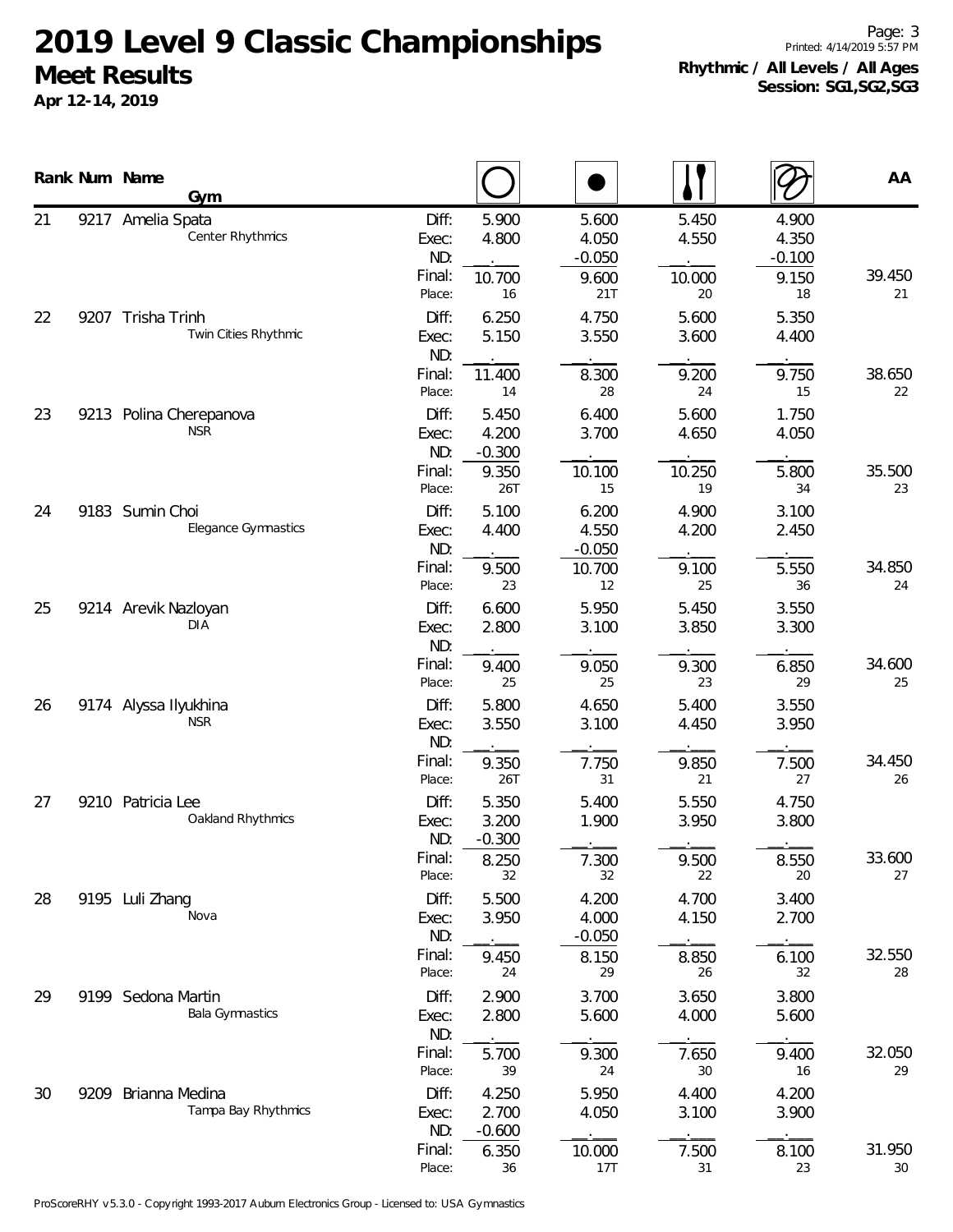**Apr 12-14, 2019**

Page: 4 Printed: 4/14/2019 5:57 PM **Rhythmic / All Levels / All Ages Session: SG1,SG2,SG3**

|    |      | Rank Num Name       | Gym                                          |                       |                            |                            |                            |                            | AA           |
|----|------|---------------------|----------------------------------------------|-----------------------|----------------------------|----------------------------|----------------------------|----------------------------|--------------|
| 31 |      |                     | 9177 Tamara Chinivizyan<br>Rhythmic Olympica | Diff:<br>Exec:<br>ND: | 5.650<br>3.950             | 3.700<br>4.200             | 4.750<br>3.800             | 3.100<br>2.350             |              |
|    |      |                     |                                              | Final:<br>Place:      | 9.600<br>22                | 7.900<br>30                | 8.550<br>28                | 5.450<br>37                | 31.500<br>31 |
| 32 | 9211 |                     | Charisse McComas<br>Oakland Rhythmics        | Diff:<br>Exec:<br>ND: | 5.450<br>3.700             | 4.300<br>4.300             | 3.200<br>3.050             | 3.650<br>3.000             |              |
|    |      |                     |                                              | Final:<br>Place:      | 9.150<br>28                | 8.600<br>27                | 6.250<br>36                | 6.650<br>30                | 30.650<br>32 |
| 33 |      | 9188 Charlsie Green | <b>RAM</b>                                   | Diff:<br>Exec:<br>ND: | 4.550<br>3.100             | 4.400<br>3.100<br>$-0.300$ | 3.500<br>2.450             | 3.850<br>4.050<br>$-0.300$ |              |
|    |      |                     |                                              | Final:<br>Place:      | 7.650<br>35                | 7.200<br>33                | 5.950<br>37                | 7.600<br>26                | 28.400<br>33 |
| 34 | 9175 | Kelly Wang          | <b>RMX</b>                                   | Diff:<br>Exec:<br>ND: | 4.200<br>3.800             | 3.300<br>2.300             | 3.100<br>4.100<br>$-0.300$ | 3.000<br>4.200             |              |
|    |      |                     |                                              | Final:<br>Place:      | 8.000<br>33T               | 5.600<br>37                | 6.900<br>34                | 7.200<br>28                | 27.700<br>34 |
| 35 |      | 9212 Judy Effendi   | Oakland Rhythmics                            | Diff:<br>Exec:<br>ND: | 4.300<br>4.250             | 3.700<br>2.100             | 4.400<br>2.800             | 3.550<br>2.050             |              |
|    |      |                     |                                              | Final:<br>Place:      | 8.550<br>29T               | 5.800<br>36                | 7.200<br>33                | 5.600<br>35                | 27.150<br>35 |
| 36 |      |                     | 9206 Chantal Rogenski<br>Tampa Bay Rhythmics | Diff:<br>Exec:<br>ND: | 5.600<br>2.400             | 3.500<br>0.900<br>$-0.600$ | 4.650<br>2.800             | 4.300<br>1.900             |              |
|    |      |                     |                                              | Final:<br>Place:      | 8.000<br>33T               | 3.800<br>39                | 7.450<br>32                | 6.200<br>31                | 25.450<br>36 |
| 37 |      |                     | 9198 Oksana Mikhaylenko<br>Cap               | Diff:<br>Exec:<br>ND: | 5.350<br>3.000             | 3.550<br>2.450             | 3.350<br>2.200             | 2.800<br>2.200<br>$  -$    |              |
|    |      |                     |                                              | Final:<br>Place:      | 8.350<br>31                | 6.000<br>35                | 5.550<br>39                | 5.000<br>38                | 24.900<br>37 |
| 38 | 9200 |                     | Isabela Groysman<br><b>RRT</b>               | Diff:<br>Exec:<br>ND: | 3.350<br>3.100<br>$-0.600$ | 3.000<br>4.000             | 3.100<br>3.650<br>$-0.300$ | 2.400<br>1.300             |              |
|    |      |                     |                                              | Final:<br>Place:      | 5.850<br>37                | 7.000<br>34                | 6.450<br>35                | 3.700<br>39                | 23.000<br>38 |
| 39 | 9176 |                     | Diana Seminario<br>Mosaic Gymnastics         | Diff:<br>Exec:<br>ND: | 2.200<br>2.350             | 4.150<br>0.600             | 3.300<br>2.500             | 3.500<br>2.400             |              |
|    |      |                     |                                              | Final:<br>Place:      | 4.550<br>40                | 4.750<br>38                | 5.800<br>38                | 5.900<br>33                | 21.000<br>39 |
| 40 |      |                     | 9215 Susan Ramkissoon<br>Rhythmic Art        | Diff:<br>Exec:<br>ND: | 3.000<br>2.750             | 2.300<br>1.150<br>$-0.350$ | 1.900<br>2.300             | 1.900<br>0.500             |              |
|    |      |                     |                                              | Final:<br>Place:      | 5.750<br>38                | 3.100<br>40                | 4.200<br>40                | 2.400<br>40                | 15.450<br>40 |